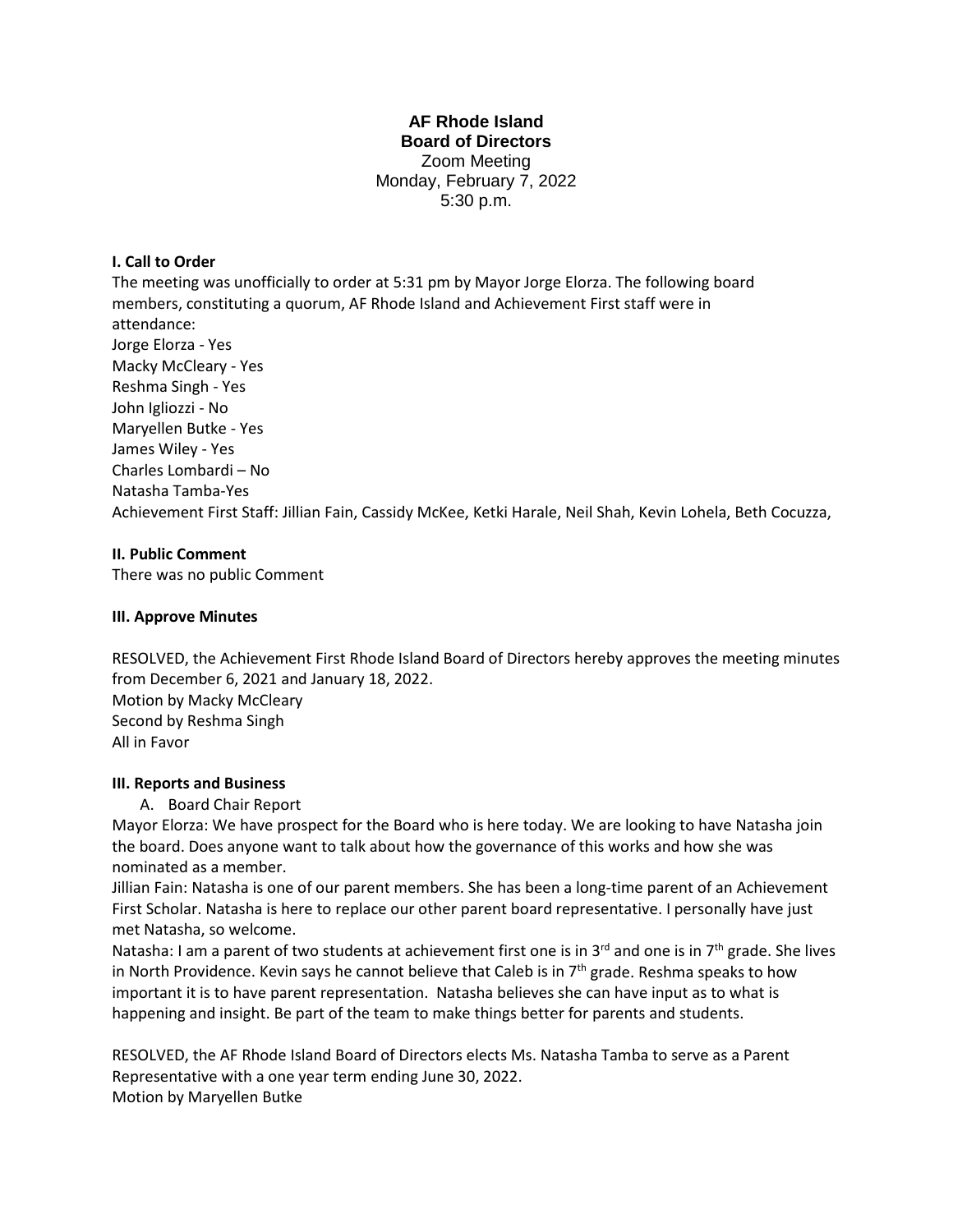Second by James Wiley All in Favor

Reshma is going to be stepping down. She has been on the board since the founding days. We are going to miss you and thank you for your contributions. We hope nothing but the best for you. We accept your resignation and wish you all the best. Reshma shares that she thanks everyone on the board they have been wonderful to work with. Bringing schools to Rhode Island is the most successful and meaningful contribution. She has no plans to live in Rhode Island so logistically it does not make sense to stay on the board. Always open to phone calls updates. Etc. Its been a real pleasure.

RESOLVED, the AF Rhode Island Board of Directors accepts the resignation of Ms. Reshma Singh, and does, pursuant to the bylaws of AF Rhode Island, effective February 7, 2022, set the number of members of the Board of Directors at seven (7). Motion by Maryellen Butke Second by James Wiley All in Favor

Reshma will join for the rest of the meeting, and not sure if she should be voting. It will be effective at the end of the meeting.

Board Member Recruitment. It was something that we want be thoughtful of the members that we put on the board. We want to make sure that this group will nominate and vet the people for the board. Our development team is thinking about our expansion in the development world, the university world, and someone form the medical world. Obviously leaving this up to the nominating committee. Macky as well as Maryellen would like to be part of the committee to nominate.

Two members that are not present are President Igliozzi and Mayor Lombardi. Mayor Lombardi is on Excel Academy but has never attended. Maybe he does not know that he can assign a designee. It is odd that he is still on the board.

### **EXECUTIVE SESSION**

Motion to go into executive session Motion by Maryellen Butke Second by James Wiley

## **Treasurers Report**

Neil shared his screen. These are financial statements presented to James about a week ago (Nov. 30) statements. Balance Sheet difference in cash (from spending down) P&L Consolidated for all 7 schools (added ESSER Funding) No change to philanthropy. Savings are related to salary changes and staffing issues Enrollment is Flat (Down in staffing) ESSER looking at changes that occurred both Esser II and Esser III budget. Focus needs to be put on staffing side. Programmatic decrease Added a \$2,000 staff bonus to all staff (no stipulations) just a thank you for sticking with us. Reallocated this money to work on retention factor. Plan is to spend of operations but also get back to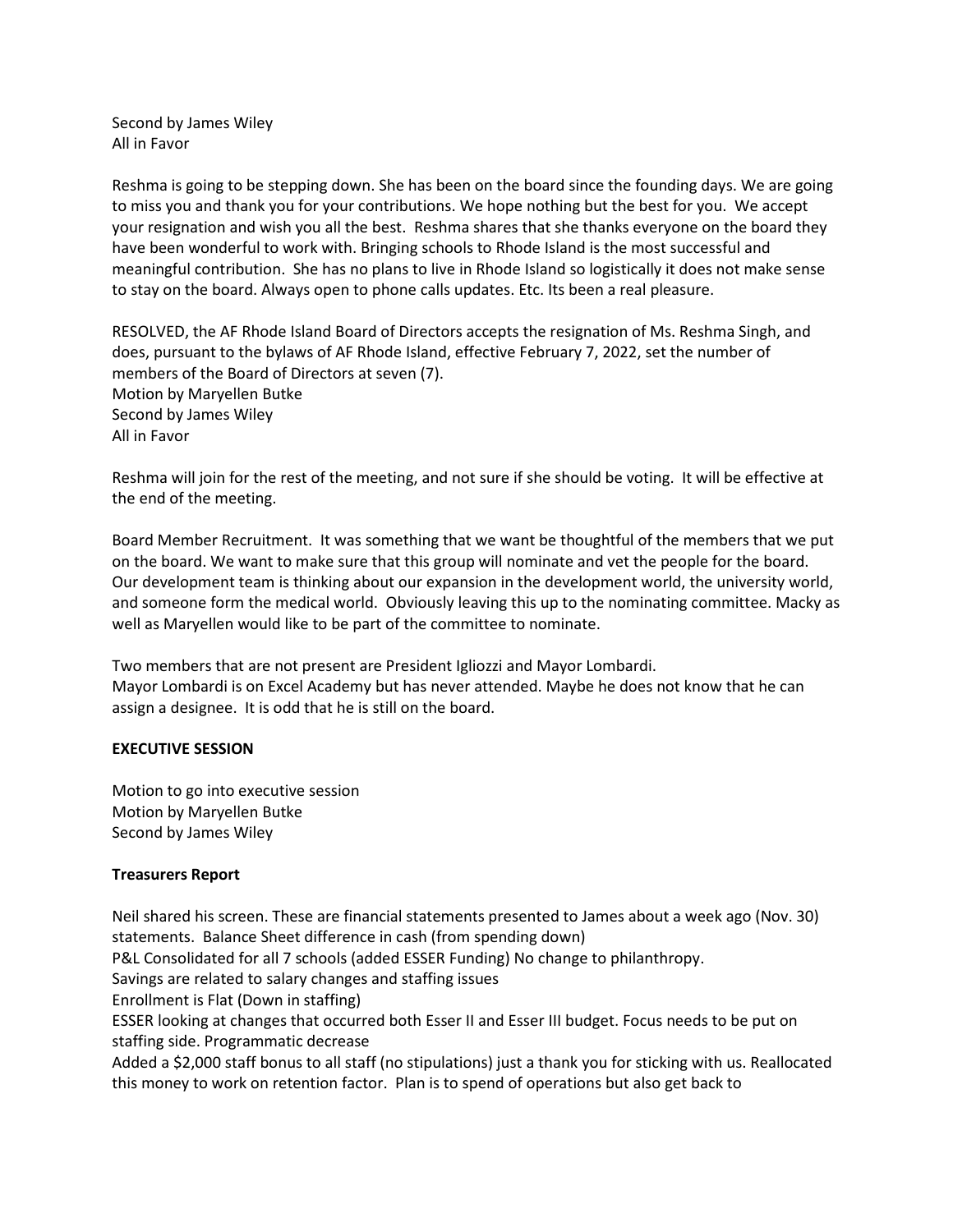programmatic investments. James will add that the Faculty and Staff retention and recruitment is an issue and we need to have more of a concerned effort around that.

RESOLVED, the Achievement First Rhode Island Board of Directors hereby approves the financial report as presented**.** Motion by James Wiley Second by Macky McCleary All in Favor

Fiscal Year 2021 Audited Statements. Conducted by outside firm. They reviewed this with James back in December but now for approval. Asset part of `balance sheet (went up) Overall decrease for liabilities Total Net Assets from 5.7 increase (has to do with PPP loan forgiveness) Count as part of revenue in 2021. As we are growing as an organization our revenue is growing as well as expenses. These are the footnotes- but happy to go into detail. At the end you will see schedule of findings. None. A very clean audit in a strong financial year. Mayor Elorza thanks Neil for hitting all the high points.

RESOLVED, the AF Rhode Island Board of Directors hereby accepts the report of the independent auditors CohnReznick prepared in relation to the fiscal year ending 6/30/21. Motion by Macky McCleary Second by Maryellen Butke All in Favor

Procurement Policy: This is a policy that is already in effect at AFRI. Made some additions to language in there. Summary at the top to show changes. Clear language around gifts for students, teachers. Methods for putting together how we collect dollars. Credit Card policy (if taken away must go through a course to get it back) Other than that it is pretty much the same as the past. Mayor asks about what types of charges there are for parents. (Mainly just uniforms for students, we are tuition free) Changes are not made to any policies just more clear language and specifics (i.e. no alcohol, etc) In Connecticut there is one more line about treasurer reviewing Credit Card statements

RESOLVED, the Achievement First Rhode Island Board of Directors hereby approves the updated Procurement Policy as presented**.**

Motion by Macky McCleary

Second by James Wiley

All in Favor

Development Report:

Ken wants to report that things are going quite well. In addition to operating gap, able to get some capital funds to do some work at Hartford Ave. Able to replace boiler and other work. Looking for matching gift. Things are on track and its important to get 100% participation by board members.

Naming of Garfield Ave: There has been a request having to do with work being done at AF Illuminar. Perimeters of the sale has to do with name recognition from the seller. It will be Elizabeth Ellis. This has